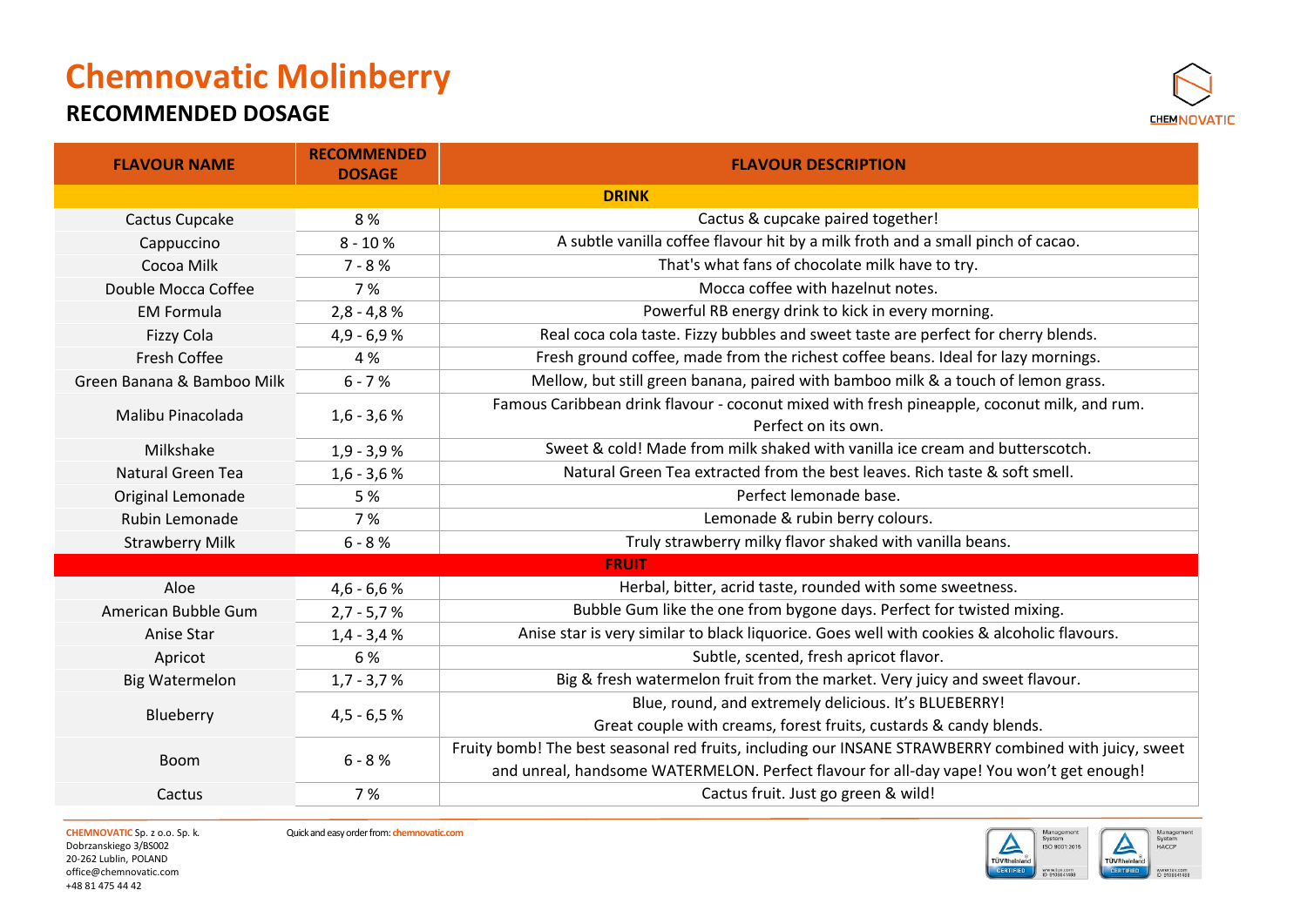### **RECOMMENDED DOSAGE**



| <b>FLAVOUR NAME</b>               | <b>RECOMMENDED</b><br><b>DOSAGE</b> | <b>FLAVOUR DESCRIPTION</b>                                                                                   |
|-----------------------------------|-------------------------------------|--------------------------------------------------------------------------------------------------------------|
| Chill Pink Lemonade               | $6 - 8 %$                           | Lemonade is the best friend of a thirsty vaper! Chill lemonade made from ripe lemons and sweet raspberries   |
|                                   |                                     | straight from the shrub. At last, just a few drops of freshly squeezed lime will make the perfect flavour.   |
| Cider Apple Mint                  | $6 - 8 %$                           | Apple cider with an amazingly cooling mint.                                                                  |
| <b>Coctail Kiwi Fruit</b>         | $3,9 - 5,9 %$                       | Cocktail Kiwi Fruit. Sour Kiwi.                                                                              |
| Cranberry                         | $8 - 10%$                           | A sour aroma with exotic notes.                                                                              |
| Cucumber                          | $5 - 9%$                            | Green cucumber - perfect for drinks and desserts.                                                            |
| Cucumber Splash                   | $5 - 9%$                            | Just cool down with this cucumber & grapefruit aroma.                                                        |
| Dark Blackberry                   | $2,2 - 4,2 %$                       | Very dark & very wild blackberry. This deep, strong taste can be used in many fruit mixes.                   |
| Easy Lemon                        | $3,7 - 5,7 %$                       | 100% of lemon freshness in the citrus world.                                                                 |
|                                   |                                     | A fresh juice squeezed from handpicked Eden apples.                                                          |
| Eden Apple                        | $5,0 - 7,0 %$                       | Bring the memory of a thirsty summer & sweet fruits right from the tree.                                     |
| <b>Fantasy Grape</b>              | 9%                                  | Fantasy juicy drink.                                                                                         |
| <b>Frozen Black Forest Fruits</b> | 5 %                                 | All black forest fruits with a cooling effect.                                                               |
| <b>Funky Pineapple</b>            |                                     | The natural taste of an exotic pineapple. Very fresh & fruity flavour.                                       |
|                                   | $3,4 - 5,4 %$                       | Ideal for mixing with other flavours to make tropical blends.                                                |
| Grape                             | $8 - 10%$                           | Ripe, sweet, red and white grapes.                                                                           |
| Grapefruit                        | 7 %                                 | Famous citrus, sour and sweet.                                                                               |
|                                   | $2,9 - 4,9 %$<br>Green Apple        | A crisp, green, juicy & fresh apple with tart and sour taste. The rich and full smell cultivated in moderate |
|                                   |                                     | temperature where winter is full of rainfall and frost.                                                      |
| Green Lime                        | $2,6 - 4,6 %$                       | Intense citrus-flavoured lime fruit, powerful and squeezed to the last drop.                                 |
|                                   |                                     | Perfect for exotic mixing compositions.                                                                      |
| Honeydew Melon                    | 6 %                                 | Juicy melon with sweet flesh.                                                                                |
| <b>H-SENBERG</b>                  | $3,9 - 5,9 %$                       | Fresh red berries on the top of a menthol solution.                                                          |
| <b>Juicy Orange</b>               | $5,7 - 7,7 %$                       | Fresh & juicy orange fruit. The powerful smell of a sweet orange stands out.                                 |
|                                   |                                     | Perfect with other seasonal fruits.                                                                          |
| Kiwi                              | $8 - 10%$                           | Like a genuine kiwi full of a juicy and greeny flesh flavour with a balanced sourness.                       |
| Lemon                             | $8 - 10%$                           | Experience the genuine lemon taste made straight from natural components.                                    |

Dobrzanskiego 3/BS002 20-262 Lublin, POLAND [office@chemnovatic.com](mailto:office@chemnovatic.com) +48 81 475 44 42

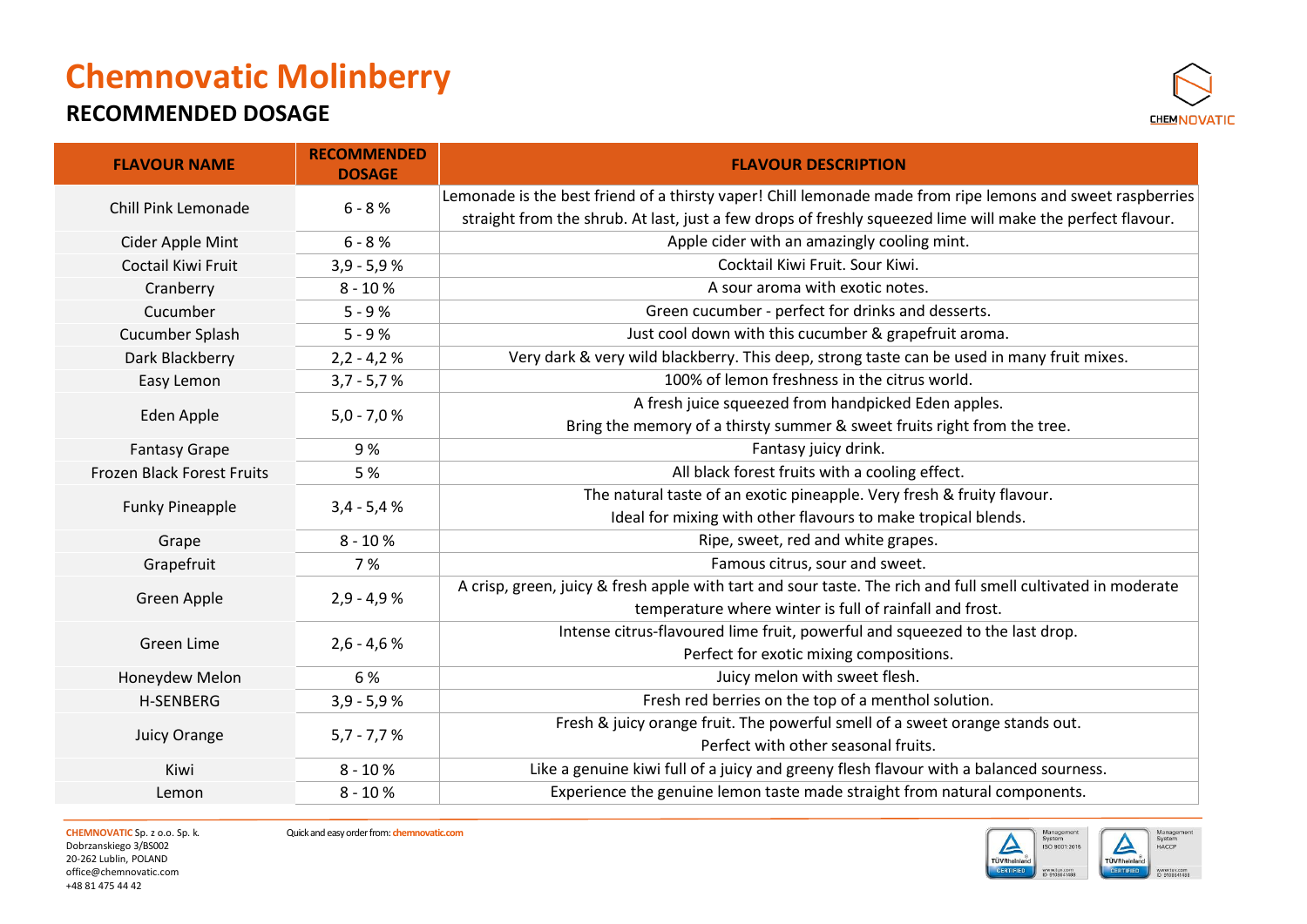#### **RECOMMENDED DOSAGE**



| <b>FLAVOUR NAME</b>   | <b>RECOMMENDED</b><br><b>DOSAGE</b> | <b>FLAVOUR DESCRIPTION</b>                                                                                      |
|-----------------------|-------------------------------------|-----------------------------------------------------------------------------------------------------------------|
| Mandarin              | $4,6 - 6,6 %$                       | Fresh, fruity, bright, and zesty flavor.                                                                        |
| Nectar Peach          | $2,3 - 4,3 %$                       | Rich and intensive peach flavour. Taste just like straight from the tree. Full of juiciness and sweetness.      |
| <b>Passion Fruit</b>  | $5 - 9%$                            | Dive into the sweetness of a Caribbean flavour full of explosive notes.                                         |
| Pitaya                | $8 - 10%$                           | Straight from exotic, hot countries. Cactus fruit - known as Pitaya.                                            |
| Pink Raspberry        |                                     | Pink and soft raspberries picked early in the season to preserve their freshness and fullness of flavours.      |
|                       | $0,8 - 2,8 %$                       | Naturally sweet and soft.                                                                                       |
| Queen Grapes          | $1,0 - 3,0 %$                       | Adorable Queen Grapes. Serious taste and 100% natural flavour.                                                  |
| <b>Red Cherry</b>     | $5,0 - 7,0 %$                       | Celebration of ripe, red & fresh Cherry. The taste of a soft, cherry skin                                       |
|                       |                                     | and pulp reminds the compote from the childhood.                                                                |
| Red Dragon Grape      | 8%                                  | Red grapes & dragon wings.                                                                                      |
| <b>Red Fruits</b>     | $6 - 8 %$                           | It's a mystery. Red berries, followed by a very black grape to be overtaken by sweet eucalyptus, with a hint of |
|                       |                                     | menthol and covered with anise. A lush variety of flavors once inhaled & exhaled. The mystery is waiting!       |
| Shape Up! Pear        | $2,6 - 4,6 %$                       | Perfectly shaped pear. Intensive smell & taste fully concentrated to bring up the best what's in the fruit.     |
|                       |                                     | The queen of the berry fruits. Sweet & sour at the same time.                                                   |
| Sharp Blackcurrant    | $2,6 - 4,6 %$                       | Perfect as an additional sweetie to add up to a flavour.                                                        |
|                       |                                     | Don't be in shock when you try Molinberry SHOCK flavour. The best of strawberry juice,                          |
| Shock                 | $6 - 8 %$                           | citrus fresh lime, seasonal forest berries, and a perfect blend of anise & liquorice.                           |
|                       |                                     | Secret ingredient closes marathon of flavour.                                                                   |
| Soft Banana           | $3,0 - 5,0 %$                       | Delicious Banana fruit. Soft, gentle, and a very sweet taste will make you grin.                                |
| Strawberry            | $5 - 9%$                            | A candy-like flavour on a flurry of strawberry notes.                                                           |
| Sweet Strawberry      | $1,3 - 3,3 %$                       | Beloved by everyone. Sweet & juicy strawberry is attractive to vanilla cream, chocolate, and many more.         |
| <b>Tropical Mango</b> | $2,0 - 4,0 %$                       | Tropical Mango sweet flavour crosses between a nectarine, an orange, and a pineapple. Very juicy and            |
|                       |                                     | twisted flavour, can be added to all fruit compositions.                                                        |
| Watermelon            | $5 - 9%$                            | A true sip of subtle flavours that draws us straight into the watermelon fruit.                                 |
|                       | $3,9 - 5,9 %$                       | Strawberry with a wild twist, but with the same sweet, intensive taste & flavour. Wild Strawberry is ideal on   |
| Wild Strawberry       |                                     | its own and as an addition to other berry fruits.                                                               |
| Zesty Lemongrass      | 8%                                  | Zesty Lemongrass - freshness kicks in.                                                                          |

Dobrzanskiego 3/BS002 20-262 Lublin, POLAND [office@chemnovatic.com](mailto:office@chemnovatic.com) +48 81 475 44 42

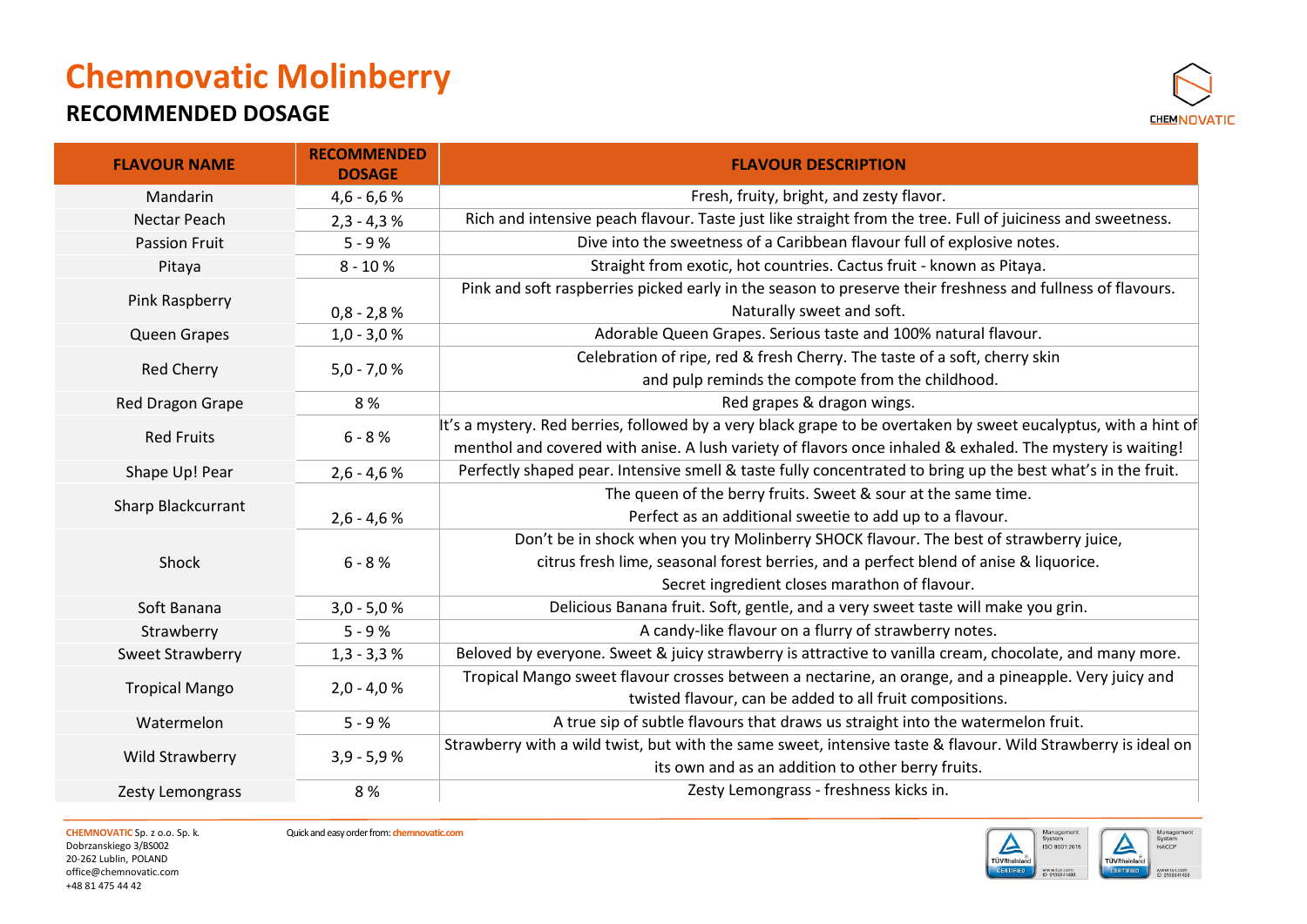### **RECOMMENDED DOSAGE**



| <b>FLAVOUR NAME</b>      | <b>RECOMMENDED</b><br><b>DOSAGE</b> | <b>FLAVOUR DESCRIPTION</b>                                                                                     |
|--------------------------|-------------------------------------|----------------------------------------------------------------------------------------------------------------|
|                          |                                     | <b>MINT</b>                                                                                                    |
| <b>Blue Rock Candy</b>   | 9%                                  | Break the rules with ice candy rocks!                                                                          |
|                          |                                     | Mint flavour plus eucalyptus taste reminds famous Eucalyptus Orbit gums. Ideal for mixing with other mint      |
| Eucalyptus & Mint        | $6,9 - 8,9 %$                       | flavours.                                                                                                      |
| Fresh Mint               | $4,3 - 6,3 %$                       | Fresh Mint cools down the atmosphere within minutes.                                                           |
| <b>Frosty Mint</b>       | $6,0 - 8,0 %$                       | Freezing, minty flavour.                                                                                       |
| Ice Candy                | $8 - 10%$                           | The taste of cooling ice candy.                                                                                |
| Ice Mint                 | $5,7 - 7,7 %$                       | Very iced mint. Arctic freshness and a powerful breath. The refreshing idea for hot afternoons.                |
| Spearmint                | 7%                                  | Sweet mint & a cooling sensation.                                                                              |
|                          |                                     | <b>SWEET</b>                                                                                                   |
| <b>Baylis</b>            | $6 - 8 %$                           | A bittersweet taste of alcohol with cherry and vanilla notes.                                                  |
| <b>Butter</b>            | $5 - 9%$                            | It is a butter with a broad aromatic base and fine notes that awaken memories of our childhood.                |
| <b>Butter My Biscuit</b> | 8%                                  | Biscuit base to keep you snacking.                                                                             |
| Candy Tutti Frutti       | 5 %                                 | Power of candy fruits.                                                                                         |
| Chocolate Waffle         | $6 - 8 %$                           | Top-notch double waffle, covered with glamorous chocolate with roasted hazelnut filling.                       |
| C'Mon Cina'Bun           | $7 - 8%$                            | Oh c'mon! It's such a good cinnamon-blueberry bun.                                                             |
| Coconut Bar              | $6 - 8 %$                           | Soft chocolate with coconut chunks filling.                                                                    |
| Cookie                   | $8 - 10%$                           | Veritable petit beurre, that is to say, the genuine French shortbread flavour.                                 |
| Cookie Bite              | $6 - 8 %$                           | Reach in every bite: Belgian chocolate, cocoa beans & milky biscuit.                                           |
| <b>Cotton Candy</b>      | $5 - 9%$                            | Sweet and fluffy cotton candy flavouring for e-liquid manufacturers.                                           |
| Creamy Greek Yogurt      | 5 %                                 | Creamy Greek yogurt.                                                                                           |
| Creamy Vanilla           | $4,0 - 6,0 %$                       | Creamy and a very delicate vanilla flavour. A soft touch of sweetness and pleasure.                            |
| Custard                  | $4,5 - 6,5 %$                       | Creamy & soft custard, full of realistic vanilla beans sitting inside of each bottle. Truly sweet, delicate at |
|                          |                                     | times, easy to fall in love with.                                                                              |
| Dr. Beat                 | $4,7 - 6,7 %$                       | Cola & Rocket Pop.                                                                                             |
| Epic Vanilla             | $2,8 - 4,8 %$                       | Intense, clear taste of vanilla.                                                                               |
| Forest Bubble Gum        | 7%                                  | Multifruit bubblegum.                                                                                          |

Dobrzanskiego 3/BS002 20-262 Lublin, POLAND [office@chemnovatic.com](mailto:office@chemnovatic.com) +48 81 475 44 42



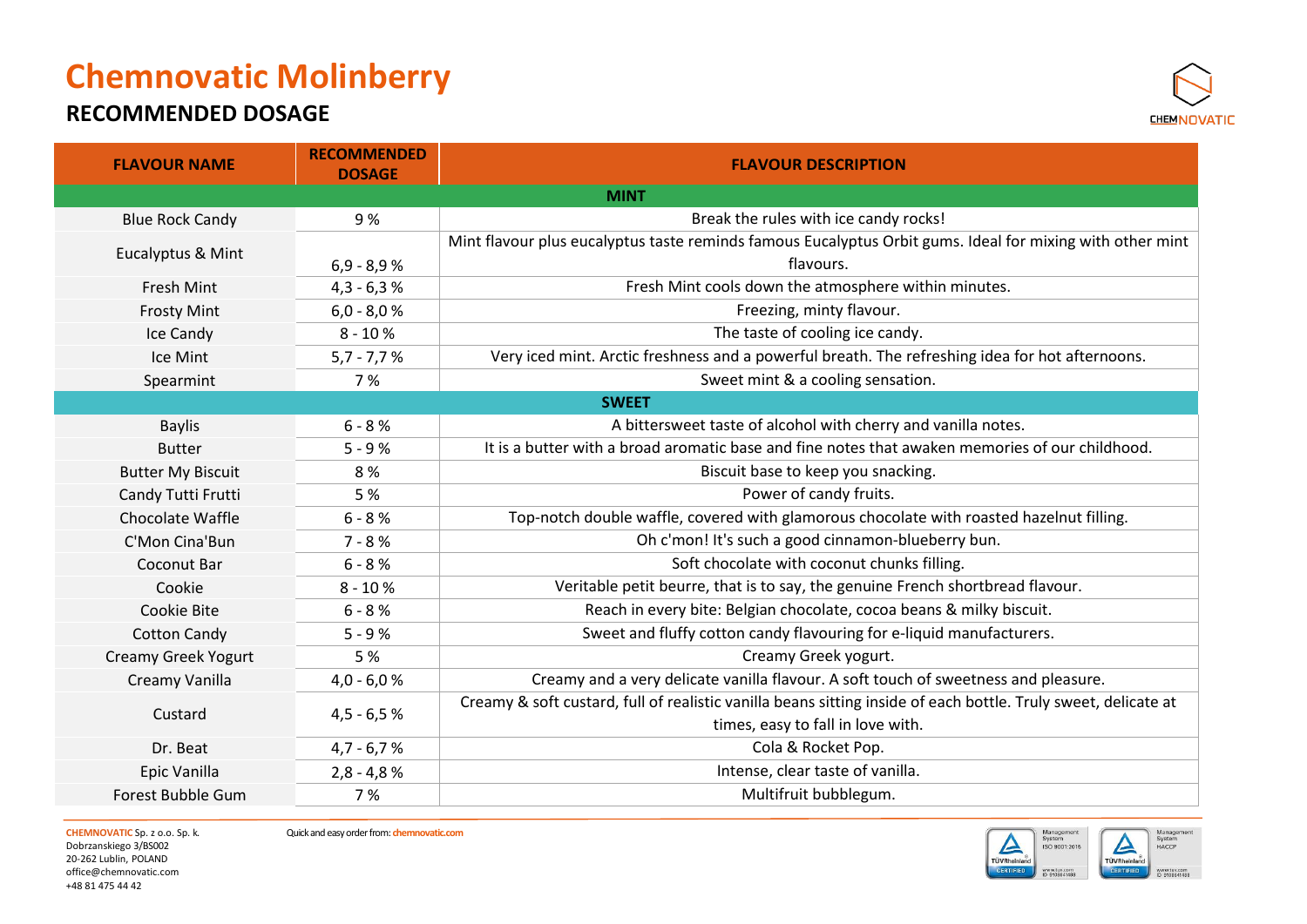### **RECOMMENDED DOSAGE**



| <b>FLAVOUR NAME</b>          | <b>RECOMMENDED</b><br><b>DOSAGE</b> | <b>FLAVOUR DESCRIPTION</b>                                                                           |
|------------------------------|-------------------------------------|------------------------------------------------------------------------------------------------------|
| <b>Fruity Cereal</b>         | $5 - 9%$                            | Cereal with a gentle scent of cinnamon.                                                              |
|                              | $6 - 8 %$                           | Get yourself into a totally new cheesecake level. Full hand of berries, cookies, almonds             |
| Galaxy Cheesecake            |                                     | and other galaxy bits & bobs.                                                                        |
| <b>Glamour Chocolate</b>     | $4,0 - 6,0 %$                       | Delicious Glamour Chocolate with full & rich taste. Perfect for dessert mixes.                       |
| Jam                          | $4,6 - 6,6 %$                       | Jelly and delicious. Just like grandma's.                                                            |
| Jelly Candy                  | 6 %                                 | Rainbow of jelly candies.                                                                            |
| Legendary Custard            | 8%                                  | Double thick custard.                                                                                |
| Lemon Cream Wafer            | $5 - 9%$                            | Crispy wafer with a creamy lemon filling.                                                            |
| Lemon Tart                   | 7 %                                 | Lemon Tart. So lemony!                                                                               |
| Marshmallow                  | $5 - 9%$                            | Sugary goodness, Marshmallow flavouring for e-liquid manufacturers.                                  |
| <b>Melty Caramel</b>         |                                     | A sweet dream of caramel just became true.                                                           |
|                              | $4,1 - 6,1%$                        | The best melt caramel goes well with vanilla and softy flavours.                                     |
| <b>Nut Hazelnut</b>          |                                     | Tough hazel nut ready for battle. Brilliantly intensive                                              |
|                              | $1,2 - 3,2 %$                       | hazelnut flavour perfect with cookies, vanilla & desert notes.                                       |
| Palm Coconut                 |                                     | Natural coconut - very clear and fresh smell & taste of the coconut fruit                            |
|                              | $3,7 - 5,7 %$                       | right from the top of the coconut palm tree.                                                         |
| Panna Cotta                  | $4,1 - 6,1%$                        | Creamy and soft panna cotta dessert with soft cream and a hint of raspberry and a touch of vanilla.  |
| Peanut                       | $8 - 10 %$                          | A rich aromatic peanut, gently hidden under a crunchy caramel crust.                                 |
| Pineapple Lassi              | 8%                                  | The true flavour of a yummy, fresh and juicy fruit.                                                  |
| Pink Lady                    |                                     | Ladies favourite. Combination of floral & fruit notes: rose, hibiscus, passion fruit, and guava.     |
|                              | $1,0 - 3,0 %$                       | Perfect balance between all flavours, ideal taste & smell. Soft and delicate. This is the Pink Lady. |
| <b>Powdered Candies</b>      | 6 %                                 | Rocket pop including 3 colors: cherry, lime, and blue raspberry.                                     |
| Queen Delicate Pineapple     | $5 - 6%$                            | The softest pineapple.                                                                               |
| Rainbow Sherbet              | 8%                                  | Orange, raspberry, lime & more!                                                                      |
| Sponge Cake                  | 5 %                                 | Sponge cake, just taken from the oven.                                                               |
| <b>Strawberry Soft Candy</b> | $5 - 9%$                            | Strawberry soft candy - sweet, juicy, and chewy.                                                     |
| <b>Sweet Cream</b>           | $2 - 6%$                            | Sweet, thick cream - great for desserts.                                                             |

Dobrzanskiego 3/BS002 20-262 Lublin, POLAND [office@chemnovatic.com](mailto:office@chemnovatic.com) +48 81 475 44 42



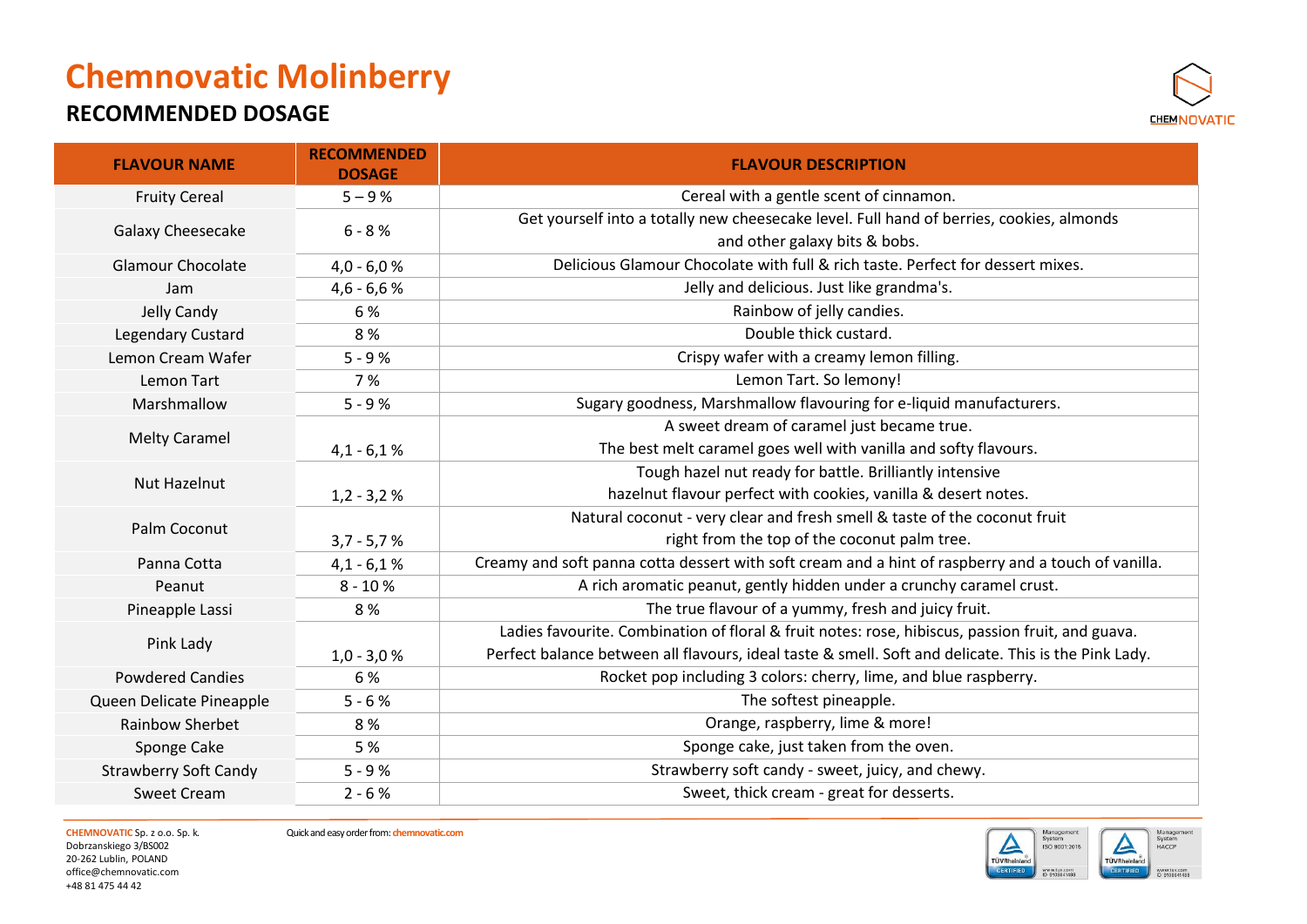### **RECOMMENDED DOSAGE**



| <b>FLAVOUR NAME</b>       | <b>RECOMMENDED</b><br><b>DOSAGE</b> | <b>FLAVOUR DESCRIPTION</b>                                                                             |
|---------------------------|-------------------------------------|--------------------------------------------------------------------------------------------------------|
| Sweet Liquorice           | $2,9 - 4,9 %$                       | Good, old, liquorice with herbal notes. Easy going with fruit and tobacco flavours.                    |
|                           | $6 - 8 %$                           | Our INSANE Watermelon. Crispy, juicy, watery, sweet Just spot on!                                      |
| The Chill                 |                                     | Then shadowed by chilly, refreshing menthol. Summery Molinberry flavour is ready to conquer the world. |
| The Most Sweet Cream      | 7%                                  | Sweet thick cream.                                                                                     |
| Thick Vanilla Ice Cream   | 7%                                  | Thick Vanilla Ice Cream at its best.                                                                   |
| <b>Ugly Delicious</b>     | 7 %                                 | Strawberry, watermelon & bubba.                                                                        |
| Vanilla Ice Cream         | $5 - 9%$                            | More delicate curly vanilla ice cream.                                                                 |
| Vanilla Pudding           | $5 - 9%$                            | A delicious creamy soft vanilla pudding.                                                               |
| <b>White Chocolate</b>    | 8%                                  | MB Chocolate in white version.                                                                         |
|                           |                                     | TOBACCO (*single/**mix)                                                                                |
| American Classic Blend**  | $5 - 9%$                            | Classic American tobacco with chocolate scent in the background.                                       |
| Ash Cigar*                | $0,7 - 2,7 %$                       | Very strong tobacco flavour, pure essence from tobacco leaves. Perfect proposition for heavy smokers.  |
| Cappuccino Tobacco**      | $5 - 9%$                            | USA MIX tobacco composed with cappuccino flavour, gently sweet.                                        |
| Charlie Tobacco*          | $0,9 - 2,9 %$                       | Blond tobacco, dry & sweet taste of caramelized apple.                                                 |
| Cherry Tobacco**          | $5 - 9%$                            | Gently sweet tobacco aroma with leading cherry accent.                                                 |
| Chocolate Mint Tobacco**  | $5 - 9%$                            | A balanced mix of chocolate with fresh mint leaves.                                                    |
| Gold Tobacco*             | $2,6 - 4,6 %$                       | Very light tobacco with a hint of an apple and ash in the background.                                  |
| Honey Tobacco**           | $5 - 9%$                            | Light tobacco dipped in honey.                                                                         |
|                           |                                     | The most well-known spice tobacco. Latakia produces a very rich, heavy taste of aromatic woods         |
| Latakia Tobacco*          | $1,4 - 3,4 %$                       | and fragrant herbs, with an aroma that has a "smokey" characteristic.                                  |
| Light Tribecca**          | $5 - 9%$                            | Harmonious tobacco blend with a warm, smooth finish.                                                   |
| Natural Tobacco Extract** | $5 - 9%$                            | Natural Tobacco Extract is a natural tobacco flavor achieved via a supercritical extraction.           |
|                           |                                     | Tobacco flavour mixing the crunchiness nougatine with the chocolate                                    |
| Nougatino Tobacco**       | $5 - 9%$                            | sweetness onto a flowing caramel.                                                                      |
| $RY-4*$                   | $2,7 - 4,7 %$                       | Gentle tobacco with a recognized taste of vanilla and a bit of caramel.                                |
| Smoked Barrel Tobacco**   | $5 - 9%$                            | Dry, smoked, and intense, nothing else to add.                                                         |
| Tobacco C*                | $6 - 8 %$                           | Popular tobacco taste, very light & subtle with crunchy COOKIE flavour.                                |

Dobrzanskiego 3/BS002 20-262 Lublin, POLAND [office@chemnovatic.com](mailto:office@chemnovatic.com) +48 81 475 44 42